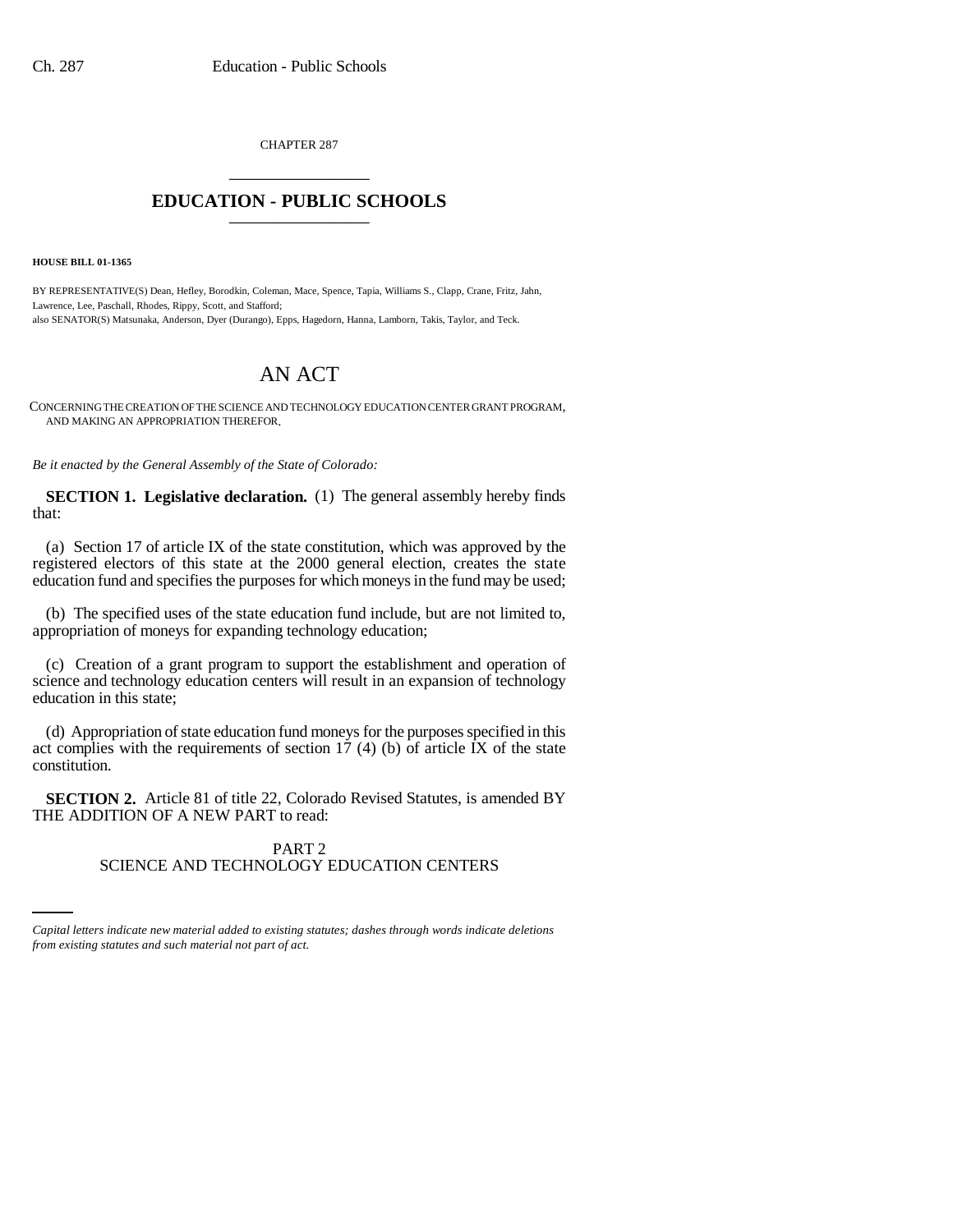**22-81-201. Legislative declaration.** THE GENERAL ASSEMBLY HEREBY FINDS THAT ONE OF THE GREATEST CHALLENGES FACING SCHOOLS AND TEACHERS IS DETERMINING HOW TO STIMULATE AND ENGAGE STUDENTS SO THAT THEY ACTIVELY SEEK LEARNING EXPERIENCES, ESPECIALLY IN THE AREAS OF MATH AND SCIENCE AND TECHNOLOGY. THE GENERAL ASSEMBLY FINDS THAT TOO FEW STUDENTS ARE INTERESTED IN PURSUING CAREERS IN MATH AND SCIENCE AND TECHNOLOGY AND THAT THIS LACK OF INTEREST HAS THE POTENTIAL FOR CREATING A SHORTAGE OF PERSONS WHO ARE INTERESTED IN OR CAPABLE OF DISCOVERING THE ANSWERS TO THE QUESTIONS OF INCREASING POPULATION, DECREASING AVAILABILITY OF RESOURCES, INCREASING LOSS OF NATURAL HABITATS, AND DECREASING EFFECTIVENESS OF ANTIBIOTICS AND OTHER ISSUES THAT CHALLENGE SOCIETY'S FUTURE. THE GENERAL ASSEMBLY FURTHER RECOGNIZES THE INHERENT EXCITEMENT OF SPACE EXPLORATION AND THE OPPORTUNITY IT PROVIDES FOR INTEGRATING MATH AND SCIENCE SKILLS AND THE USE OF TECHNOLOGY INTO REAL-LIFE APPLICATIONS AND STIMULATING STUDENTS' NATURAL CURIOSITY AND DESIRE TO LEARN. THE GENERAL ASSEMBLY THEREFORE FINDS THAT FACILITATING THE CREATION OF OPPORTUNITIES FOR STUDENTS TO PARTICIPATE IN SCIENCE AND TECHNOLOGY EDUCATION ACTIVITIES THAT CENTER ON SIMULATED SPACE EXPLORATION ACTIVITIES PROMOTES THE BEST INTERESTS OF BOTH STUDENTS AND THE STATE.

**22-81-202. Definitions.** AS USED IN THIS PART 2, UNLESS THE CONTEXT OTHERWISE REQUIRES:

(1) "ADVISORY BOARD" MEANS THE SCIENCE AND TECHNOLOGY EDUCATION CENTER GRANTS ADVISORY BOARD CREATED IN SECTION 22-81-204.

(2) "DEPARTMENT" MEANS THE STATE DEPARTMENT OF EDUCATION CREATED IN SECTION 24-1-115, C.R.S.

(3) "GRANT PROGRAM" MEANS THE SCIENCE AND TECHNOLOGY EDUCATION CENTER GRANT PROGRAM CREATED IN SECTION 22-81-203.

(4) "SCIENCE AND TECHNOLOGY EDUCATION" MEANS EDUCATIONAL ACTIVITIES THAT INTEGRATE AND STIMULATE LEARNING, PARTICULARLY IN THE AREAS OF MATH AND SCIENCE, THROUGH SPACE FLIGHT SIMULATIONS OR THROUGH OTHER SIMULATIONS RELATED TO ASTRONOMY OR SPACE EXPLORATION.

(5) "SCIENCE AND TECHNOLOGY EDUCATION CENTER" MEANS A NONPROFIT CENTER OPERATED BY ANY PERSON OR ENTITY OR GROUP OF PERSONS OR ENTITIES, INCLUDING BUT NOT LIMITED TO ANY NONPROFIT CORPORATION THAT PROMOTES AVIATION AND AEROSPACE EDUCATION, THAT PROVIDES SCIENCE AND TECHNOLOGY EDUCATION ACTIVITIES, MATERIALS, AND EDUCATIONAL WORKSHOPS FOR STUDENTS AND THEIR TEACHERS.

(6) "STATE BOARD" MEANS THE STATE BOARD OF EDUCATION CREATED IN SECTION 1 OF ARTICLE IX OF THE STATE CONSTITUTION.

**22-81-203. Science and technology education center grant program - created - applications - awards.** (1) THERE IS HEREBY CREATED THE SCIENCE AND TECHNOLOGY EDUCATION CENTER GRANT PROGRAM TO PROVIDE DEVELOPMENT AND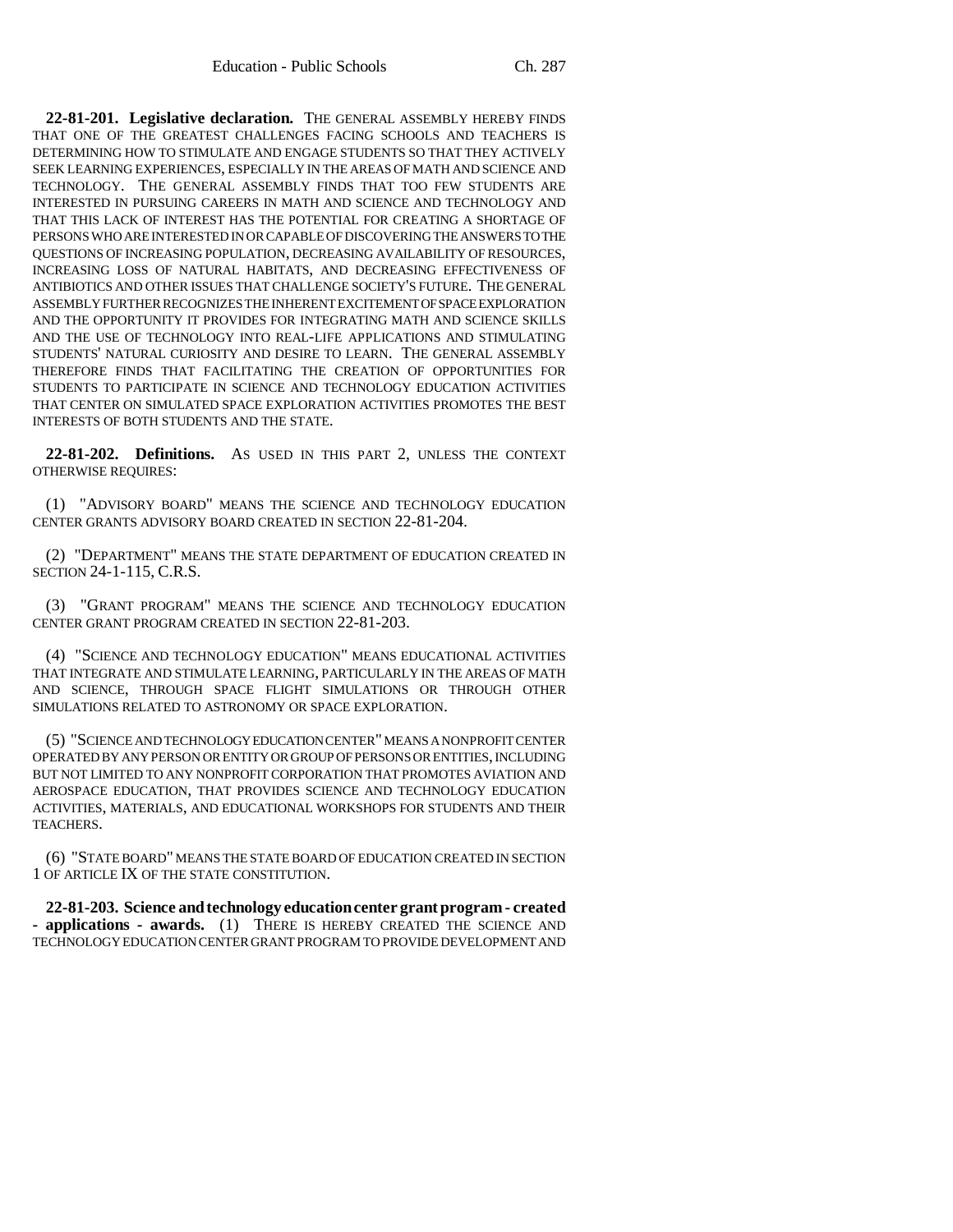## Ch. 287 Education - Public Schools

OPERATING MONEYS IN THE FORM OF MATCHING FUNDS FOR EXISTING OR PROPOSED NONPROFIT SCIENCE AND TECHNOLOGY EDUCATION CENTERS. AT A MINIMUM, EACH SCIENCE AND TECHNOLOGY EDUCATION CENTER THAT RECEIVES A GRANT SHALL PROVIDE SCIENCE AND TECHNOLOGY EDUCATION ACTIVITIES TO STUDENTS ENROLLED IN PUBLIC SCHOOLS IN THE STATE AND MATERIALS AND EDUCATIONAL WORKSHOPS TO TEACHERS EMPLOYED BY SCHOOL DISTRICTS. ANY SCIENCE AND TECHNOLOGY EDUCATION CENTER THAT RECEIVES A GRANT MAY ALSO PROVIDE SCIENCE AND TECHNOLOGY EDUCATION ACTIVITIES, MATERIALS, AND EDUCATIONAL WORKSHOPS TO OTHER PERSONS WITHIN THE STATE.

(2) (a) BEGINNING ON OR BEFORE JANUARY 2, 2002, THE STATE BOARD, BASED ON THE RECOMMENDATIONS OF THE SCIENCE AND TECHNOLOGY EDUCATION CENTER GRANTS PROGRAM ADVISORY BOARD CREATED IN SECTION 22-81-204, SHALL, SUBJECT TO AVAILABLE APPROPRIATIONS, ANNUALLY AWARD ONE OR MORE SCIENCE AND TECHNOLOGY EDUCATION CENTER GRANTS FOR THE DEVELOPMENT AND OPERATION OF SCIENCE AND TECHNOLOGY EDUCATION CENTERS.

(b) AN EXISTING SCIENCE AND TECHNOLOGY EDUCATION CENTER OR A PERSON OR ENTITY OR GROUP OF PERSONS OR ENTITIES PROPOSING THE ESTABLISHMENT OF A SCIENCE AND TECHNOLOGY EDUCATION CENTER MAY APPLY FOR A SCIENCE AND TECHNOLOGY EDUCATION CENTER GRANT PURSUANT TO PROCEDURES AND TIME LINES SPECIFIED BY RULE OF THE STATE BOARD. AT A MINIMUM, THE APPLICATION SHALL INCLUDE:

(I) THE ACTUAL OR PROPOSED LOCATION OF THE SCIENCE AND TECHNOLOGY EDUCATION CENTER;

(II) EVIDENCE THAT ESTABLISHMENT AND ONGOING OPERATION OF THE SCIENCE AND TECHNOLOGY EDUCATION CENTER HAS THE SUPPORT OF THE EDUCATION PROVIDERS AND BUSINESSES WITHIN THE COMMUNITY IN WHICH THE SCIENCE AND TECHNOLOGY EDUCATION CENTER IS OR WILL BE LOCATED;

(III) EVIDENCE THAT THE PROPOSED OR OPERATING SCIENCE AND TECHNOLOGY EDUCATION CENTER HAS THE ENDORSEMENT OF A NATIONAL SCIENCE AND TECHNOLOGY EDUCATION PROGRAM THAT HAS BEEN IN OPERATION IN THE UNITED STATES FOR AT LEAST FIVE YEARS;

(IV) EVIDENCE THAT THE PROPOSED OR OPERATING SCIENCE AND TECHNOLOGY EDUCATION CENTER HAS SECURED THE USE OF A FACILITY;

(V) A DESCRIPTION OF THE EQUIPMENT AND TECHNOLOGY THAT IS OR WILL BE PROVIDED AND THE ACTIVITIES AND RANGE OF PROGRAMS THAT ARE OR WILL BE OFFERED BY THE SCIENCE AND TECHNOLOGY EDUCATION CENTER;

(VI) EVIDENCE OF THE RECEIPT OF, OR A COMMITMENT FOR, THE MATCHING FUNDS NECESSARY TO OBTAIN MONEYS THROUGH THE GRANT PROGRAM UNDER THE APPLICANT'S PLAN TO OBTAIN SUCH MATCHING FUNDS;

(VII) ANY OTHER INFORMATION SPECIFIED BY RULE OF THE STATE BOARD.

(3) (a) THE STATE BOARD, IN SELECTING ONE OR MORE SCIENCE AND TECHNOLOGY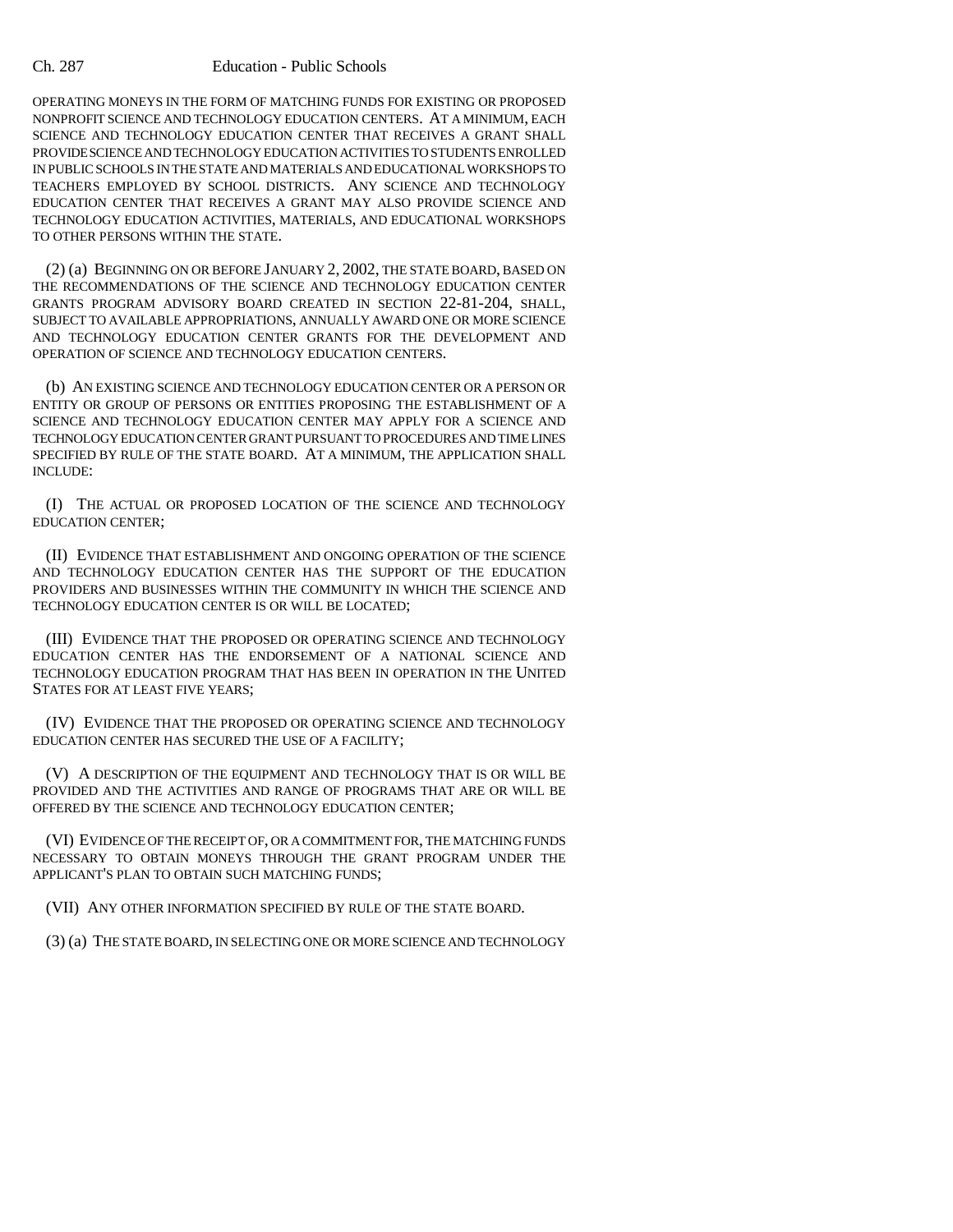EDUCATION CENTERS FOR RECEIPT OF A GRANT, SHALL CONSIDER:

(I) WHETHER THE SCIENCE AND TECHNOLOGY EDUCATION CENTER IS OR WILL BE LOCATED IN AN AREA OF THE STATE THAT IS EASILY ACCESSIBLE TO A LARGE NUMBER OF STUDENTS; AND

(II) THE FACILITY, EQUIPMENT, AND TECHNOLOGY THAT ARE OR WILL BE PROVIDED AND THE ACTIVITIES AND RANGE OF PROGRAMS THAT ARE OR WILL BE OFFERED BY THE SCIENCE AND TECHNOLOGY EDUCATION CENTER.

(b) THE ADVISORY BOARD MAY NOT RECOMMEND AND THE STATE BOARD MAY NOT AWARD A SCIENCE AND TECHNOLOGY EDUCATION CENTER GRANT TO ANY APPLICANT THAT FAILS TO PROVIDE THE INFORMATION SPECIFIED IN SUBPARAGRAPHS (II) AND (III) OF PARAGRAPH (b) OF SUBSECTION (2) OF THIS SECTION.

(4) (a) A SCIENCE AND TECHNOLOGY EDUCATION CENTER GRANT SHALL BE PAYABLE FROM MONEYS APPROPRIATED TO THE SCIENCE AND TECHNOLOGY EDUCATION FUND CREATED IN SECTION 22-81-206.

(b) THE STATE BOARD, BASED ON RECOMMENDATIONS OF THE ADVISORY COMMITTEE, SHALL SPECIFY THE AMOUNT TO BE AWARDED TO EACH SCIENCE AND TECHNOLOGY EDUCATION CENTER THAT IS SELECTED TO RECEIVE A GRANT. THE AMOUNT AWARDED TO A NEW SCIENCE AND TECHNOLOGY EDUCATION CENTER FOR START-UP COSTS SHALL NOT EXCEED FIVE HUNDRED THOUSAND DOLLARS FOR ONE FISCAL YEAR AND MAY NOT BE RENEWED. THE AMOUNT AWARDED TO AN OPERATING SCIENCE AND TECHNOLOGY EDUCATION CENTER FOR OPERATING COSTS SHALL NOT EXCEED TWO HUNDRED THOUSAND DOLLARS FOR ONE FISCAL YEAR.

(c) EACH SCIENCE AND TECHNOLOGY EDUCATION CENTER THAT RECEIVES A GRANT PURSUANT TO THE GRANT PROGRAM SHALL DEMONSTRATE, PRIOR TO RECEIVING ANY ACTUAL MONEYS, THAT THE CENTER HAS RECEIVED, OR HAS A WRITTEN COMMITMENT FOR, MATCHING FUNDS FROM OTHER PUBLIC OR PRIVATE SOURCES IN THE AMOUNT OF A DOLLAR-FOR-DOLLAR MATCH WITH THE AMOUNT OF THE GRANT.

**22-81-204. Science and technology education center grants advisory board - created - duties - repeal.** (1) THERE IS HEREBY CREATED THE SCIENCE AND TECHNOLOGY EDUCATION CENTER GRANTS ADVISORY BOARD WHICH SHALL CONSIST OF FIVE MEMBERS AS FOLLOWS:

(a) ONE MEMBER APPOINTED BY THE PRESIDENT OF THE SENATE;

(b) ONE MEMBER APPOINTED BY THE SPEAKER OF THE HOUSE OF REPRESENTATIVES; AND

(c) THREE MEMBERS APPOINTED BY THE GOVERNOR.

(2) THE MEMBERS OF THE ADVISORY BOARD SHALL SERVE TWO-YEAR TERMS AND MAY SERVE UP TO TWO CONSECUTIVE TWO-YEAR TERMS; EXCEPT THAT, OF THE MEMBERS INITIALLY APPOINTED, THE MEMBER APPOINTED BY THE PRESIDENT OF THE SENATE SHALL SERVE A ONE-YEAR TERM AND ONE OF THE MEMBERS APPOINTED BY THE GOVERNOR SHALL SERVE A ONE-YEAR TERM. MEMBERS OF THE ADVISORY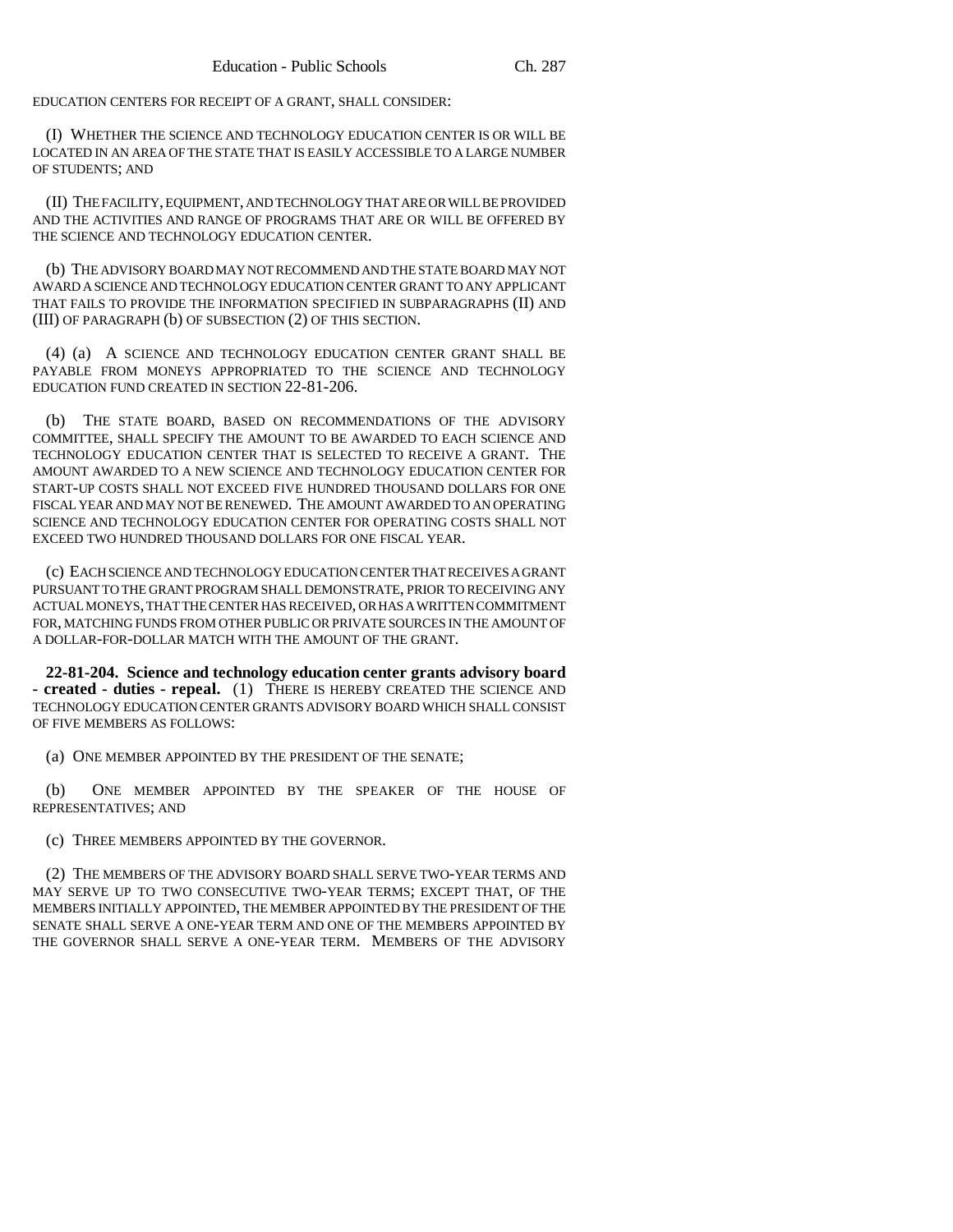BOARD, INCLUDING ANY LEGISLATIVE MEMBERS, SHALL SERVE WITHOUT COMPENSATION; EXCEPT THAT THEY MAY BE REIMBURSED FOR ACTUAL EXPENSES INCURRED IN FULFILLING THEIR DUTIES.

(3) (a) THE ADVISORY BOARD SHALL REVIEW THE GRANT APPLICATIONS RECEIVED PURSUANT TO THIS PART 2 AND SHALL ANNUALLY SUBMIT TO THE STATE BOARD, BY A DATE SPECIFIED BY RULE OF THE STATE BOARD, A LIST OF RECOMMENDED GRANT RECIPIENTS AND THE RECOMMENDED AMOUNT OF EACH GRANT, IN ACCORDANCE WITH THE LIMITATIONS SPECIFIED IN SECTION 22-81-203(4)(b). THE STATE BOARD, WITHIN THIRTY DAYS AFTER RECEIVING THE RECOMMENDATIONS OF THE ADVISORY BOARD, SHALL SELECT THE GRANT RECIPIENTS AND SPECIFY THE AMOUNT TO BE AWARDED TO EACH RECIPIENT, IN ACCORDANCE WITH THE LIMITATIONS SPECIFIED IN SECTION 22-81-203 (4) (b).

(b) IN REVIEWING THE APPLICATIONS AND MAKING RECOMMENDATIONS, THE ADVISORY BOARD SHALL APPLY THE CRITERIA AND REQUIREMENTS SPECIFIED IN SECTION 22-81-203 (3).

(4) THE DEPARTMENT SHALL FORWARD TO THE ADVISORY BOARD ALL GRANT APPLICATIONS RECEIVED PURSUANT TO THIS PART 2. UPON REQUEST OF THE ADVISORY BOARD, THE DEPARTMENT SHALL PROVIDE STAFF ASSISTANCE IN REVIEWING THE GRANT APPLICATIONS AND PREPARING THE LIST OF RECOMMENDED RECIPIENTS AND GRANT AMOUNTS.

(5) (a) THIS SECTION IS REPEALED, EFFECTIVE JULY 1, 2011.

(b) PRIOR TO SAID REPEAL, THE SCIENCE AND TECHNOLOGY EDUCATION CENTER GRANTS ADVISORY BOARD SHALL BE REVIEWED AS PROVIDED FOR IN SECTION 2-3-1203, C.R.S.

**22-81-205. State board - rules - donations.** (1) THE STATE BOARD, PURSUANT TO ARTICLE 4 OF TITLE 24,C.R.S., SHALL PROMULGATE SUCH RULES AS ARE REQUIRED IN THIS PART 2 AND SUCH ADDITIONAL RULES AS MAY BE REQUIRED FOR IMPLEMENTATION OF THE GRANT PROGRAM.

(2) THE DEPARTMENT SHALL SOLICIT SUCH PUBLIC AND PRIVATE GIFTS, GRANTS, AND DONATIONS AS MAY BE AVAILABLE TO FUND THE GRANT PROGRAM. ANY MONEYS SO RECEIVED SHALL BE CREDITED TO THE SCIENCE AND TECHNOLOGY EDUCATION FUND CREATED IN SECTION 22-81-206.

**22-81-206. Science and technology education fund - creation.** THERE IS HEREBY CREATED IN THE STATE TREASURY THE SCIENCE AND TECHNOLOGY EDUCATION FUND, REFERRED TO IN THIS SECTION AS THE "FUND", FOR PAYMENT OF SCIENCE AND TECHNOLOGY EDUCATION CENTER GRANTS AWARDED PURSUANT TO SECTION 22-81-203. THE FUND SHALL CONSIST OF SUCH MONEYS AS MAY BE APPROPRIATED THERETO BY THE GENERAL ASSEMBLY AND SUCH MONEYS AS MAY BE CREDITED THERETO PURSUANT TO SECTION 22-81-205 (2). MONEYS IN THE FUND SHALL BE SUBJECT TO ANNUAL APPROPRIATION BY THE GENERAL ASSEMBLY FOR THE PURPOSES SPECIFIED IN THIS PART 2. THE DEPARTMENT MAY EXPEND UP TO TWO PERCENT OF THE MONEYS ANNUALLY APPROPRIATED TO THE FUND TO OFFSET THE COSTS INCURRED IN IMPLEMENTING THE GRANT PROGRAM. ALL INTEREST DERIVED